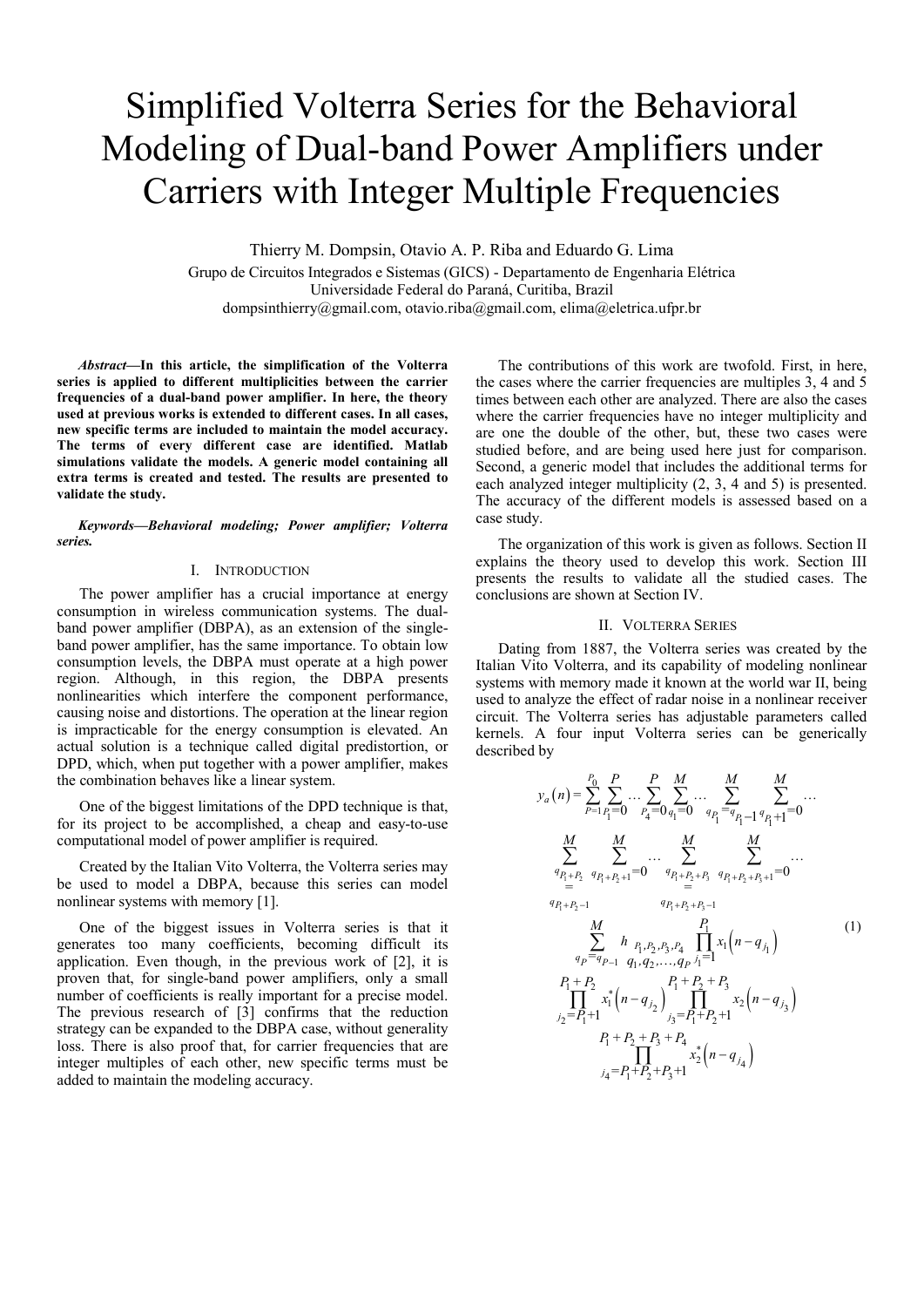where M is the memory length and  $P_0$  is the polynomial order truncation. The four inputs are represented by  $x_1$ ,  $x_2$ , and their complex conjugates  $x_1^*$  and  $x_2^*$ . In (1), the symmetric coefficients were excluded, for it don't cause any influence at the results. Though, even with a more compact model, the number of coefficients generated by (1) grows exponentially with the values of  $P_0$  and M. The subscript "a" refers to the 1*st* or 2*nd* bands.

Another Italian, Sergio Benedetto, in the previous work of [2], showed that for a single-band power amplifier, only a small number of coefficients is important to describe how the power amplifier behaves around the carrier. In the previous work of [3], it's shown that this strategy can be expanded to a DBPA. The others coefficients only contribute at the harmonic frequencies of the carrier. Applying the proposed changes, (1) can be reduced to

$$
y_{1}(n) = \sum_{p=1}^{P} \sum_{P_{1}=1}^{P} \sum_{q_{1}=0}^{M} \cdots \sum_{q_{P_{1}=1}^{P} q_{P_{1}+1}=0}^{M} \cdots
$$
  
\n
$$
\sum_{q=1}^{M} \sum_{q_{2P_{1}=1}}^{0} \cdots \sum_{q_{P_{1}=P_{1}=1}}^{M} \sum_{q_{P_{1}+P}=0}^{M} \cdots
$$
  
\n
$$
y_{2P_{1}=2}}^{M} \cdots \sum_{q_{P_{1}=2}}^{q_{P_{1}=P_{1}=1}} \cdots
$$
  
\n
$$
\sum_{q_{2P-1}=q_{2P-2}}^{M} h_{p,P_{1},q_{1},q_{2},\ldots,q_{2P-1}} \prod_{j_{1}=1}^{P_{1}} x_{1}(n-q_{j_{1}})
$$
  
\n
$$
y_{2P-1}=q_{2P-2}
$$
  
\n
$$
\sum_{j_{2}=P_{1}+1}^{2} x_{1}^{*} (n-q_{j_{2}})^{P+P_{1}-1} x_{2}(n-q_{j_{3}})
$$
  
\n
$$
y_{2P-1} = \prod_{j_{4}=P+P_{1}}^{2} x_{2}^{*} (n-q_{j_{4}})
$$
  
\n(2)

where  $P_0 = 2P-1$ . To model  $y_2$ , the roles of  $x_1$  and  $x_2$  must be changed in (2).

 Equation (2) drastically reduces the number of coefficients. Still, the model loses accuracy when frequencies multiple between each other are applied.

 Indeed, when the carrier frequencies have an integer multiplicity between each other, new terms must be added, depending on the multiplicity itself. In the work of [3] it was validated for the case where the frequencies were one the double of the other, and the Volterra series were truncated at 5*th*order, with memory length equal to 1.

 In this work, the focus is to extend the previous work of [3], now analyzing the cases where the carrier frequencies have integer multiplicities of 3, 4 and 5 times and creating a generic script where all the extra terms are added together, looking for the possibility to input any multiple carriers and still attain good results. Also, the Volterra series is now truncated at 7*th* order, with memory length equal to 1.

#### III. VALIDATION

The Volterra series from (1) and (2) are now analyzed for  $P_0=7$  and M=1, where (1) creates 6434 coefficients and (2) creates 224 coefficients to estimate each output  $(y_1$  or  $y_2)$ . In this work, Matlab software scripts were made based on the Volterra series (1) and (2). Moreover, specific scripts for each carrier integer multiplicity were made.

The programs are applied to fit input-output data obtained from a DBPA represented by a Wiener architecture, which utilizes a finite impulse response (FIR) filter with two coefficients and a seventh order polynomial. The complexvalued envelopes that modulate the carriers  $f_1$  and  $f_2$  are, respectively, a 3GPP WCDMA signal with a bandwidth of 8.84 MHz and an LTE OFDMA signal with a bandwidth of 10 MHz. The complex-valued envelopes were captured at a sampling frequency of 61.44 MHz. A total of 5000 samples were collected. The least squares algorithm used 2500 samples to extract the Volterra kernels, leaving the other 2500 samples to the modeling validation. Error signals defined by the difference between desired and estimated output signals were calculated. The normalized mean square error (NMSE), according to [4], was then evaluated.

#### *A. Case 1: f1 and f2 have no integer multiplicity*

In this case,  $f_1 = 614.4$  MHz and  $f_2 = 2000$  MHz. Table I shows the NMSE results obtained using (1) and (2).

TABLE I. NMSE RESULTS IN DB FOR CASE 1

| Band | Model | <b>Extraction</b> | Validation |
|------|-------|-------------------|------------|
|      |       | $-232.9565$       | 21.7107    |
|      |       | $-59.9024$        | -48.8486   |
|      |       | $-238.5808$       | 16.8703    |
|      |       | $-61.9960$        | 18 Q172    |

Table I shows that the error obtained from the extraction data, using (1), is very low. That occurs due to the high quantity of coefficients, creating a perfect model for the extraction data. The validation error is too high for the same reason. The coefficients acquired from extraction are set perfectly for the extraction data. Any different data applied to this identified model will create points in completely different places. Equation (2) creates a much smaller group of coefficients, and due to this, the error for the extraction data is higher than for (1). However, the model created can be used with any package of data, and that is proved by the validation NMSE.

#### *B. Case 2: 2f1=f<sup>2</sup>*

In this case,  $f_1 = 614.4 \text{ MHz}$  and  $f_2 = 1228.8 \text{ MHz}$ . Table II shows the NMSE results obtained using (2) and its modified version, called (2) mod., that includes the additional terms reported in Table III.

TABLE II. NMSE RESULTS IN DB FOR CASE 2

| <b>Band</b> | Model   | <b>Extraction</b> | Validation |
|-------------|---------|-------------------|------------|
|             |         | $-24.6386$        | $-15.7751$ |
|             | 2) mod. | $-63.3634$        | $-48.3028$ |
|             |         | $-27.3703$        | $-16.6879$ |
|             | mod.    | $-66.2316$        | $-485571$  |

Because  $f_2$  is an integer multiple of  $f_1$ , the additional terms reported in Table III must be included in (2).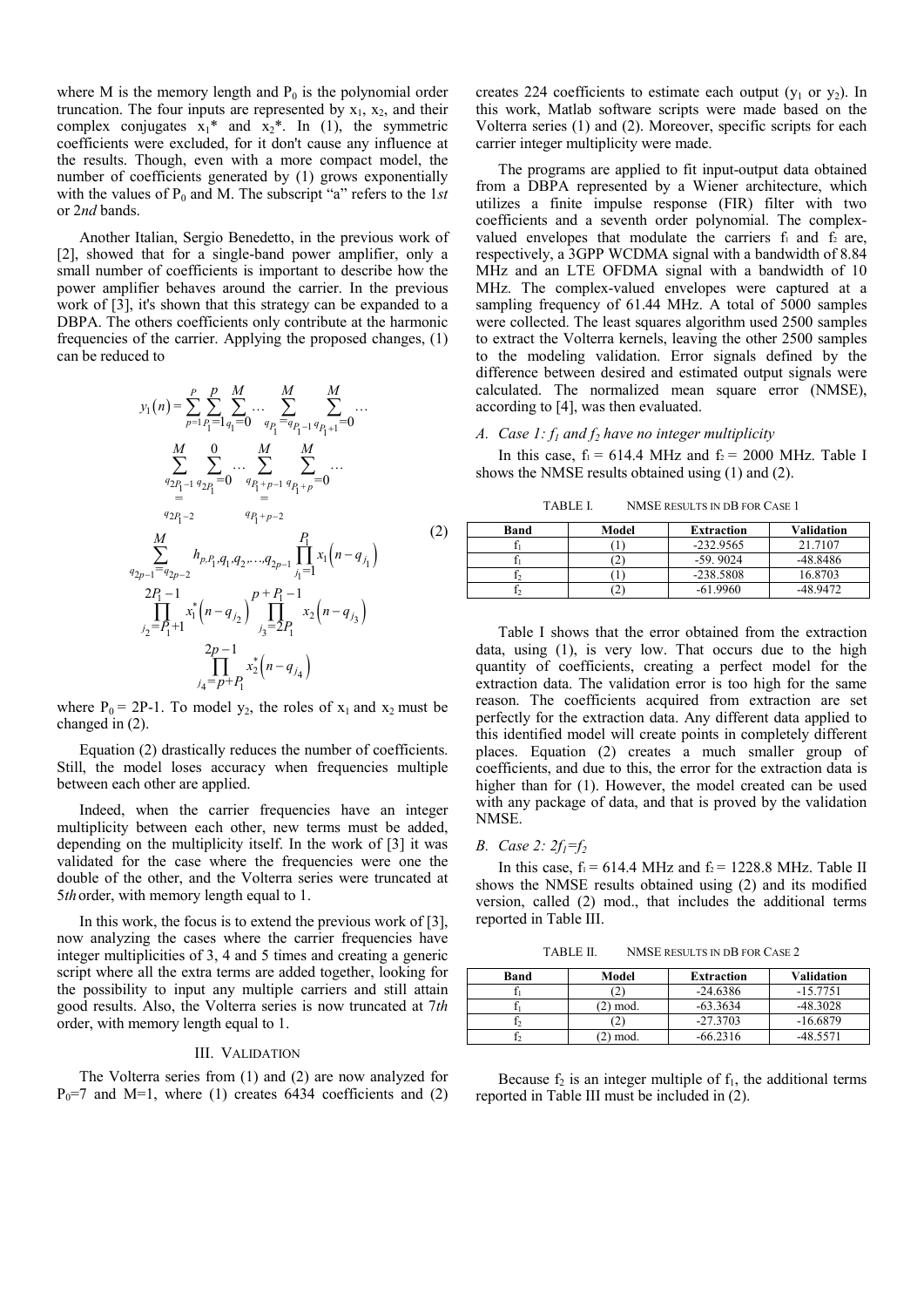TABLE III. NEW TERMS FOR CASE 2

| Band  | New terms                                                                                                                                                                                                                                                                                                                                         | <b>Total coefficients</b> |
|-------|---------------------------------------------------------------------------------------------------------------------------------------------------------------------------------------------------------------------------------------------------------------------------------------------------------------------------------------------------|---------------------------|
| $f_1$ | $(X2.X1*)$<br>$(X2.X1*)(X1.X1*)$<br>$(X2.X1*)(X2.X2*)$<br>$X1(X2*.X1.X1)$<br>$(X2.X1*)(X2.X1*.X1*)$<br>$X1(X1.X1*)(X2.X1*.X1*)$<br>$X1(X1.X1*)(X2*.X1.X1)$<br>$X1(X2.X2*)(X2.X1*.X1*)$<br>$X1(X2.X2*)(X2*.X1.X1)$<br>$(X2.X1*)(X2.X2*)(X2.X2*)$<br>$X1(X2.X1*.X1*)(X2.X1*.X1*)$<br>$X1(X2^*.X1.X1)(X2^*.X1.X1)$<br>$(X2.X1*)(X2.X1*.X1*)(X2.X2*)$ | 480<br>$(13$ new terms)   |
| f,    | (X1.X1)<br>$(X1.X1)(X1.X1*)$<br>$(X1.X1)(X2.X2*)$<br>$X2(X2.X1*.X1*)$<br>$(X1.X1)(X2*.X1.X1)$<br>$X2(X1.X1*)(X2.X1*.X1*)$<br>$X2(X1.X1*)(X2*.X1.X1)$<br>$X2(X2.X2*)(X2.X1*.X1*)$<br>$X2(X2.X2*)(X2*.X1.X1)$<br>$(X1.X1)(X1.X1*)(X1.X1*)$<br>$X2(X2.X1*.X1*)(X2.X1*.X1*)$<br>$X2(X2*.X1.X1)(X2*.X1.X1)$<br>$(X1.X1)(X1.X1*)(X2*.X1.X1.)$           | 462<br>$(13$ new terms)   |

Equation (2) presents a bad performance for the fact that the carrier frequencies are multiple between each other. When extra terms are added to (2), creating (2) modified, the performance is significantly improved.

## *C. Case 3: 3f1=f<sup>2</sup>*

In this case,  $f_1 = 614.4 \text{ MHz}$  and  $f_2 = 1843.2 \text{ MHz}$ . Because  $f_2$  is an integer multiple of  $f_1$ , the additional terms reported in Table IV must be included in (2).

TABLE IV. NEW TERMS FOR CASE 3

| Band  | New terms                                                                                                                                                                                                                                                                                       | <b>Total coefficients</b> |
|-------|-------------------------------------------------------------------------------------------------------------------------------------------------------------------------------------------------------------------------------------------------------------------------------------------------|---------------------------|
| $f_1$ | $(X2.X1*.X1*)$<br>$X1(X2.X1*.X1*.X1*)$<br>$X1(X2^*X1.X1.X1)$<br>$(X2.X1*.X1*)(X2.X2*)$<br>$(X2.X1^*.X1^*)(X2.X1^*.X1^*.X1^*)$<br>$(X2.X1*.X1*)(X1.X1*)(X1.X1*)$<br>$(X2.X1*.X1*)(X1.X1*)(X2.X2*)$<br>$(X2.X1*.X1*)(X2.X2*)(X2.X2*)$<br>$X1(X1.X1*)(X2*.X1.X1.X1)$<br>$X1(X2.X2*)(X2*.X1.X1.X1)$ | 460<br>$(10$ new terms)   |
| f,    | (X1.X1.X1)<br>$(X1.X1.X1)(X1.X1*)$<br>$(X1.X1.X1)(X2.X2*)$<br>$X2(X2.X1*.X1*.X1*)$<br>$X2(X1.X1*)(X2.X1*.X1*.X1*)$<br>$X2(X1.X1*)(X2*.X1.X1.X1)$<br>$X2(X2.X2*)(X2.X1*.X1*.X1*)$<br>$X2(X2.X2*)(X2*.X1.X1.X1)$<br>$(X1.X1.X1)(X2*.X1.X1.X1)$<br>$(X1.X1.X1)(X1.X1*)(X1.X1*)$                    | 436<br>$(10$ new terms)   |

Table V shows the NMSE results obtained using (2) and its modified version, called (2) mod., that includes the additional terms reported in Table IV.

TABLE V. NMSE RESULTS IN DB FOR CASE 3

| Band | Model | <b>Extraction</b> | Validation |
|------|-------|-------------------|------------|
|      |       | $-27.0774$        | $-16.7229$ |
|      | mod.  | $-61.0868$        | -46.3332   |
|      |       | $-32.2328$        | $-22.0990$ |
|      | mod.  | -64 5057          | -47 4720   |

Just as before, the error in (2) is bigger than the maximum accepted. Though, with the new terms added, the NMSE results shown are far better.

## *D. Case 4: 4f1=f<sup>2</sup>*

In this case,  $f_1 = 614.4 \text{ MHz}$  and  $f_2 = 2457.6 \text{ MHz}$ . Because  $f_2$  is an integer multiple of  $f_1$ , the additional terms reported in Table VI must be included in (2).

| <b>TABLE VI.</b> | NEW TERMS FOR CASE 4 |  |
|------------------|----------------------|--|
|------------------|----------------------|--|

| <b>Band</b> | New terms                                                                                             | <b>Total coefficients</b> |
|-------------|-------------------------------------------------------------------------------------------------------|---------------------------|
| $f_1$       | $(X2.X1*.X1*.X1*)$<br>$X1(X2.X1*.X1*.X1*.X1*)$<br>$X1(X2*.X1.X1.X1.X1)$<br>$(X2.X1*.X1*.X1*)(X2.X2*)$ | 288<br>(4 new terms)      |
| $f_2$       | (X1.X1.X1.X1)<br>$X2(X2.X1*.X1*.X1*.X1*)$<br>$X2(X2*.X1.X1.X1.X1)$<br>(X1.X1.X1.X1)(X1.X1*)           | 276<br>(4 new terms)      |

Table VII shows the NMSE results obtained using (2) and its modified version, called (2) mod., that includes the additional terms reported in Table VI.

TABLE VII. NMSE RESULTS IN DB FOR CASE 4

| Band | Model | Extraction | Validation |
|------|-------|------------|------------|
|      | 2     | $-40.8177$ | $-32.5696$ |
|      | mod.  | $-60.6161$ | $-48.5335$ |
|      | 2     | $-47.1141$ | $-37.2589$ |
|      | mod.  | $-62.5285$ | $-48.3406$ |

 The results are the same as seen before. The modified model improves the NMSE results by adding few new terms.

## *E. Case 5: 5f1=f<sup>2</sup>*

In this case,  $f_1 = 614.4 \text{ MHz}$  and  $f_2 = 3072 \text{ MHz}$ . Because  $f_2$ is an integer multiple of f<sub>1</sub>, the additional terms reported in Table VIII must be included in (2).

TABLE VIII. NEW TERMS FOR CASE 5

| <b>Band</b>    | New terms                                                                                                                | <b>Total coefficients</b> |
|----------------|--------------------------------------------------------------------------------------------------------------------------|---------------------------|
|                | $(X2.X1*.X1*.X1*.X1*)$<br>$X1(X2.X1*.X1*.X1*.X1*.X1*.X1*)$<br>$X1(X2*.X1.X1.X1.X1.X1)$<br>$(X2.X1*.X1*.X1*.X1*)(X2.X2*)$ | 302<br>(4 new terms)      |
| f <sub>2</sub> | (X1.X1.X1.X1.X1)<br>$X2(X2.X1*.X1*.X1*.X1*.X1*.X1*)$<br>$X2(X2*.X1.X1.X1.X1.X1)$<br>$(X1.X1.X1.X1.X1)(X1.X1*)$           | 286<br>$(4$ new terms)    |

Table IX shows the NMSE results obtained using (2) and its modified version, called (2) mod., that includes the additional terms reported in Table VIII.